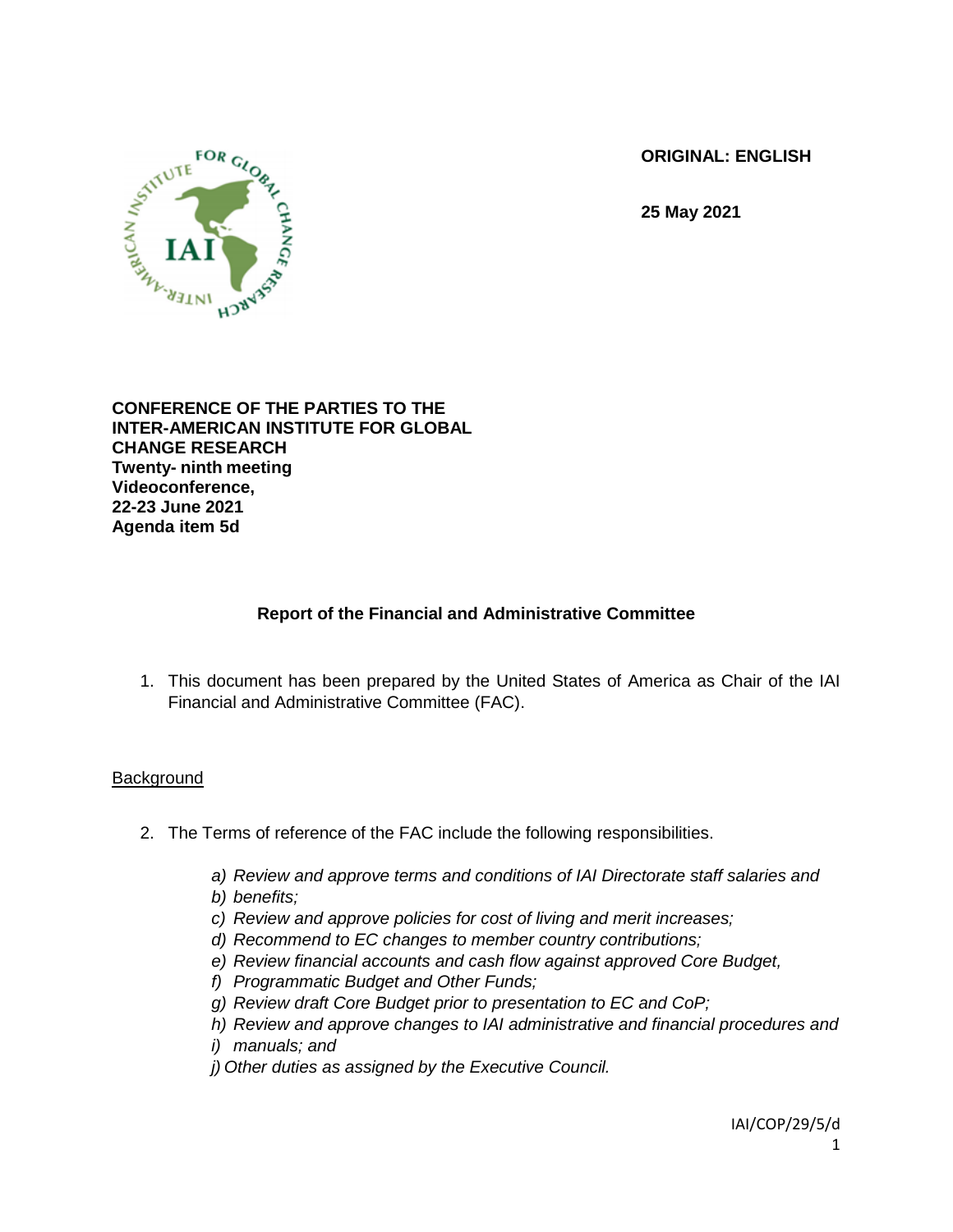## *Report of the Financial and Administrative Committee*

- 3. In light of the above, the *Report of the FAC*, which is attached as an Annex to this document, provides information on administrative and financial matters related to the IAI, its Directorate and activities.
- 4. The *Report of the FAC* notes that: *The Auditors' report covering fiscal year 2019-20 gave an unqualified opinion that the IAI's financial statement presented fairly in all material respects the financial position of the IAI. Staff are commended for again receiving an unqualified audit opinion*.
- 5. The IAI Executive Council, at its 51st meeting, will take note of the *Report of the Financial and Administrative Committee* during its review and decisions on financial and administrative issues of the IAI.

#### Recommendation

6. The Conference of the Parties is invited to take note of this report.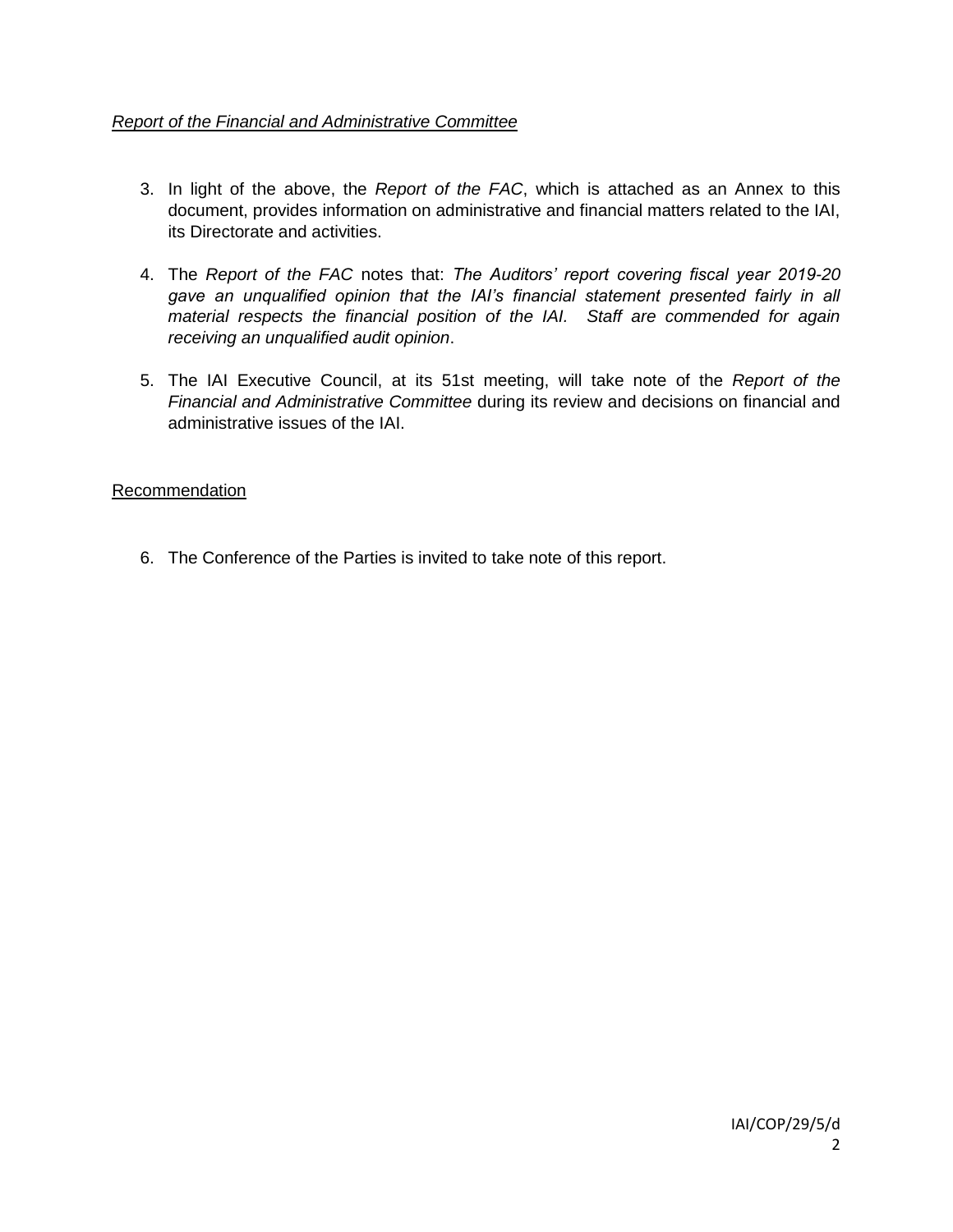### **Annex**

## **Report of the Financial and Administrative Ad Hoc Committee**

#### **Review of IAI 2021-2022 Core Budget Request**

The Financial and Administrative Committee (FAC) operates as a committee of the Executive Council, providing advice to the IAI and EC on administrative and financial matters. Open to all member countries, the FAC presently is composed of one individual from the United States. The FAC received and has reviewed the IAI's core budget request for the coming fiscal year and recommends that the Executive Council forward it to the Council of the Parties for approval.

#### **Budget**

The FAC found the budget request to be responsive to the evolving nature of IAI operations, and the proposed expenses reasonable and appropriate. The budget proposes no increase in country contributions for the coming year with expenses roughly steady at about \$1,400,000.

#### **Audit Report**

The Auditors' report covering fiscal year 2019-20 gave an unqualified opinion that the IAI's financial statement presented fairly in all material respects the financial position of the IAI. Staff are commended for again receiving an unqualified audit opinion.

#### **Country Contributions**

As an international organization, the IAI relies on the voluntary contributions of its members to support day-to-day operations and oversee research activities. The world situation with regard to COVID-19 has stressed many member nations, but without continued payment of voluntary contributions by all members the long-term health of IAI is threatened.

#### **COVID-19**

The COVID-19 pandemic presented hardship globally, and IAI is commended for maintaining operations over the past challenging year.

William Smith, FAC Chair